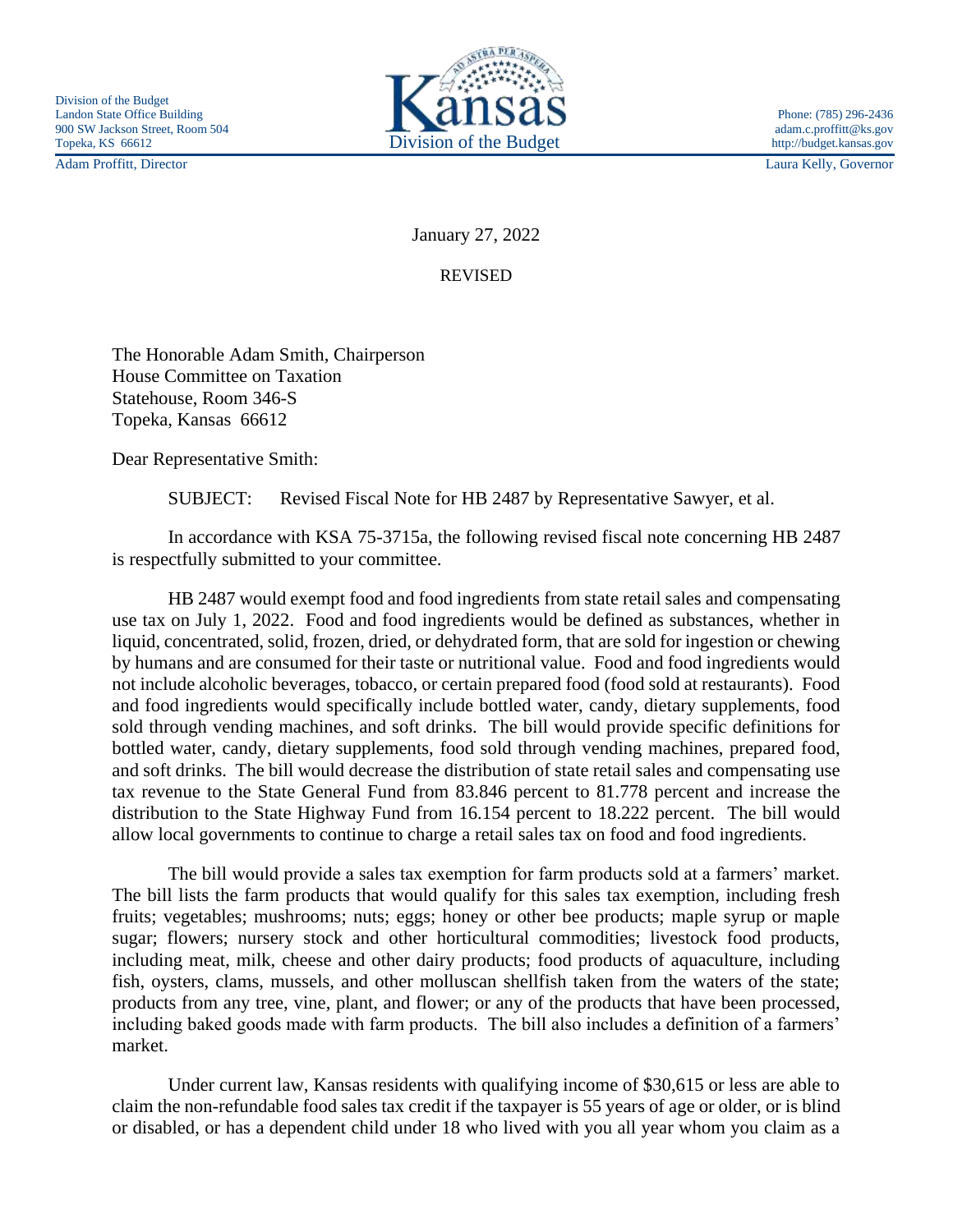## The Honorable Adam Smith, Chairperson Page 2—REVISED HB 2487

 $\mathbf{r}$ 

| <b>Estimated State Fiscal Effect</b> |                       |                      |                       |                      |  |
|--------------------------------------|-----------------------|----------------------|-----------------------|----------------------|--|
|                                      | FY 2022<br><b>SGF</b> | FY 2022<br>All Funds | FY 2023<br><b>SGF</b> | FY 2023<br>All Funds |  |
| Revenue                              | $- -$                 | $-$                  | $(\$449,000,000)$     | $(\$442,900,000)$    |  |
| Expenditure                          | \$287,531             | \$287,531            | \$525,864             | \$525,864            |  |
| FTE Pos.                             | $- -$                 | $- -$                | $ -$                  | 8.00                 |  |

personal exemption. The bill would repeal the non-refundable food sales tax credit beginning in tax year 2023.

The Department of Revenue estimates that HB 2487 would reduce state revenues by \$442.9 million in FY 2023. Of that total, the State General Fund is estimated to decrease by \$449.0 million in FY 2023, while the State Highway Fund is estimated to increase by \$6.1 million in FY 2023. The retail sales and compensating use tax exemption on farm products sold at farmers' markets is estimated to decrease local sales tax revenues; however, the specific estimate of lower local sales tax revenues was not calculated by the Department of Revenue. Exempting farm products sold at farmers' markets would have a negligible fiscal effect on state revenue because most of those products would be included in the state sales tax exemption on food and food ingredients. Local sales tax revenues from food and food ingredients are not estimated to be affected under those provisions of this bill. The fiscal effect to state revenues during subsequent years would be as follows:

| Tax Policy Changes (SGF Only) | FY 2023           | FY 2024           | FY 2025           |
|-------------------------------|-------------------|-------------------|-------------------|
| Food and Food Ingredients     | $(\$449,000,000)$ | $(\$492,200,000)$ | $(\$502,900,000)$ |
| Foods Sales Tax Credit        |                   | 10,300,000        | 10,300,000        |
| <b>Total SGF</b>              | $(\$449,000,000)$ | $(\$481,900,000)$ | $(\$492,600,000)$ |
| Tax Policy Changes (SHF Only) | FY 2023           | FY 2024           | FY 2025           |
| Food and Food Ingredients     | \$6,100,000       | S                 | 1,300,000<br>S    |
| Total                         | $(\$442,900,000)$ | $(\$481,900,000)$ | $(\$491,300,000)$ |

To formulate the estimates of the sales tax exemption for food and food ingredients, the Department assumes that 15.0 percent of all current sales tax collections are collected on food and food ingredients. The Department estimates that exempting food and food ingredients would result in a reduction in state sales tax collections of \$442.9 million in FY 2023, \$492.2 million in FY 2024, and \$501.6 million in FY 2025. Retailers would be required to collect retail sales or compensating use tax at two different rates depending on the products sold. The Department indicates these additional requirements could be burdensome to some retailers.

The Department of Revenue indicates that the bill has the potential to place Kansas out of compliance with the Streamlined Sales and Use Tax Agreement with new language dealing with farmers' markets. The Department of Revenue estimates that more than \$60.4 million in revenues annually could be at risk and may no longer be received if Kansas loses its member status, as other members would no longer be contractually required to remit retail sales and compensating use taxes to Kansas. This potential bill effect was not noted in the original fiscal note issued.